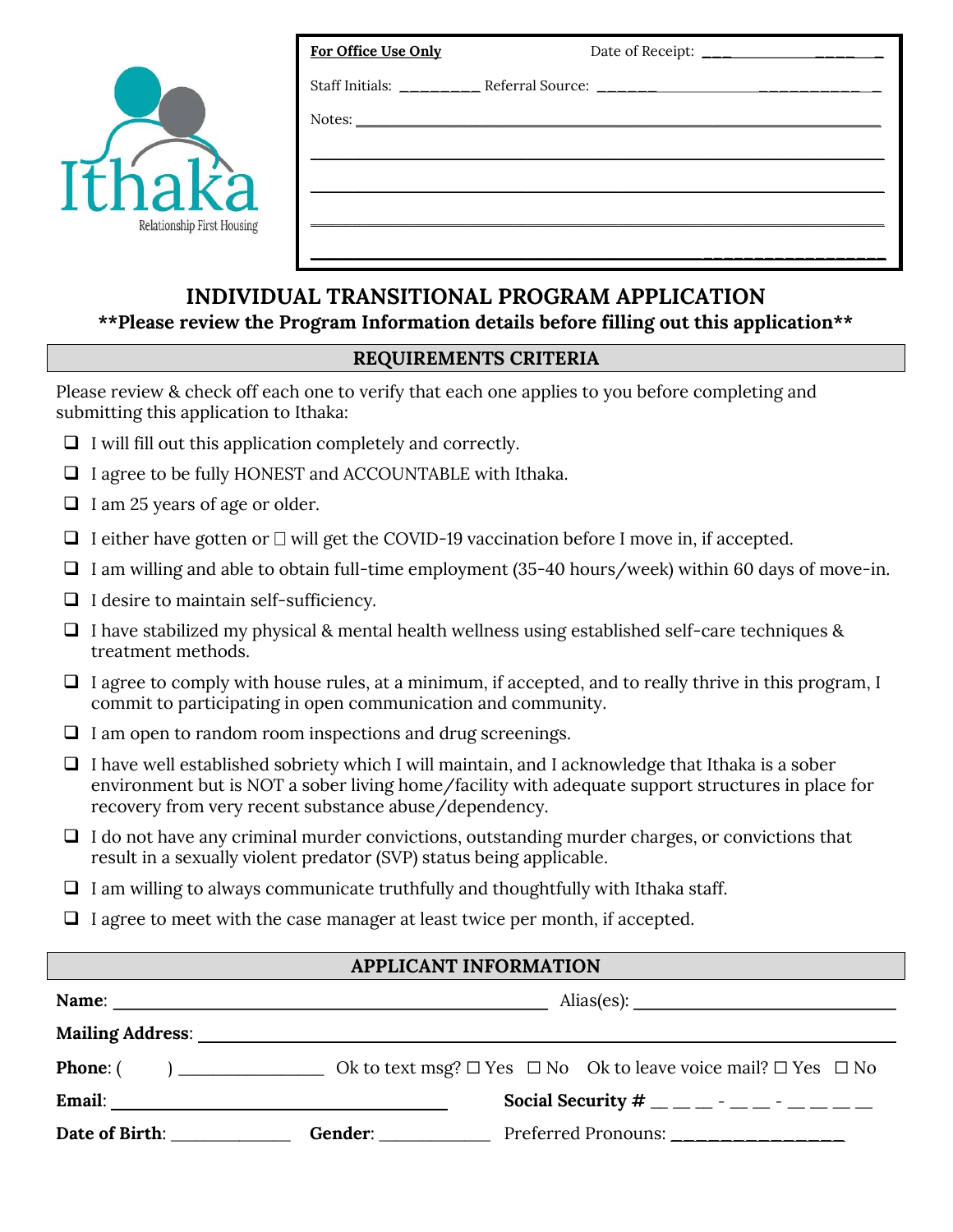|                                                                                                      |                                | Hispanic/Latino: $\Box$ Yes $\Box$ No Race: ___________ Highest Education Completed: __________________               |
|------------------------------------------------------------------------------------------------------|--------------------------------|-----------------------------------------------------------------------------------------------------------------------|
|                                                                                                      |                                |                                                                                                                       |
| Theater of operations: ___________________________________Discharge Status: ________________________ |                                |                                                                                                                       |
|                                                                                                      |                                |                                                                                                                       |
|                                                                                                      |                                |                                                                                                                       |
|                                                                                                      |                                |                                                                                                                       |
|                                                                                                      |                                |                                                                                                                       |
|                                                                                                      |                                |                                                                                                                       |
|                                                                                                      | <b>RESIDENTIAL HISTORY</b>     |                                                                                                                       |
| Describe your current living situation in as much detail as possible:                                |                                |                                                                                                                       |
|                                                                                                      |                                |                                                                                                                       |
|                                                                                                      |                                | <u> 1989 - Johann Stoff, deutscher Stoff, der Stoff, der Stoff, der Stoff, der Stoff, der Stoff, der Stoff, der S</u> |
| Last Known Permanent Address: (where you last lived for 90 days or more)                             |                                |                                                                                                                       |
|                                                                                                      |                                |                                                                                                                       |
| Did you relocate to Colorado/Colorado Springs from another state/city?                               |                                | $\square$ No<br>$\Box$ Yes                                                                                            |
|                                                                                                      |                                | If Yes, which state/city? ________________ What were the reasons for relocation: (select all that apply)              |
| $\Box$ Care of sick relative                                                                         |                                | $\Box$ Climate $\Box$ Natural Disaster $\Box$ Domestic Violence                                                       |
|                                                                                                      |                                | $\Box$ Colorado marijuana laws $\Box$ Employment/Job $\Box$ Family Support $\Box$ Medical Needs                       |
| $\Box$ Driver's Licenses/ID for immigrants                                                           |                                | $\Box$ Refugee<br>$\Box$ Needed services                                                                              |
| Where did you stay last night? (select one of the following)                                         |                                |                                                                                                                       |
|                                                                                                      | Homeless                       |                                                                                                                       |
| $\Box$ Vehicle, outdoors, or abandoned building $\Box$ Safe haven                                    |                                |                                                                                                                       |
| $\Box$ Emergency shelter or emergency shelter voucher $\Box$ Interim housing                         |                                |                                                                                                                       |
|                                                                                                      |                                | If you selected one of the above options: Approximate date homelessness started: __________________                   |
|                                                                                                      |                                | How many times have you been homeless in the past 3 years?                                                            |
|                                                                                                      |                                | How many total months have you been homeless during the last 3 years?                                                 |
|                                                                                                      | <b>Institutional Situation</b> |                                                                                                                       |
| $\Box$ Foster home or foster care group home                                                         |                                | $\Box$ Long-term care facility or nursing home                                                                        |
| $\Box$ Hospital or medical facility                                                                  |                                | $\Box$ Psychiatric facility                                                                                           |
| $\Box$ Detention facility                                                                            |                                | $\Box$ Substance abuse treatment/detox facility                                                                       |
| If your stay was less than 90 days, where did you stay before this situation?                        |                                |                                                                                                                       |
|                                                                                                      |                                | <b>Transitional or Permanent Housing Situation</b>                                                                    |
| Owned by client:                                                                                     |                                | Rental through:                                                                                                       |
| $\Box$ without subsidy                                                                               |                                | $\Box$ no subsidy<br>$\Box$ housing subsidy                                                                           |
| $\Box$ with subsidy                                                                                  |                                | $\Box$ GPD TIP subsidy<br>$\Box$ VASH subsidy                                                                         |
| $\Box$ Transitional housing for homeless persons                                                     |                                | $\Box$ Residential program with no homeless criteria                                                                  |
| $\Box$ Permanent housing for formerly homeless persons                                               |                                | $\Box$ Motel paid without emergency shelter voucher                                                                   |
|                                                                                                      |                                |                                                                                                                       |
| $\Box$ Family member's residence                                                                     |                                | $\Box$ Friends' residence                                                                                             |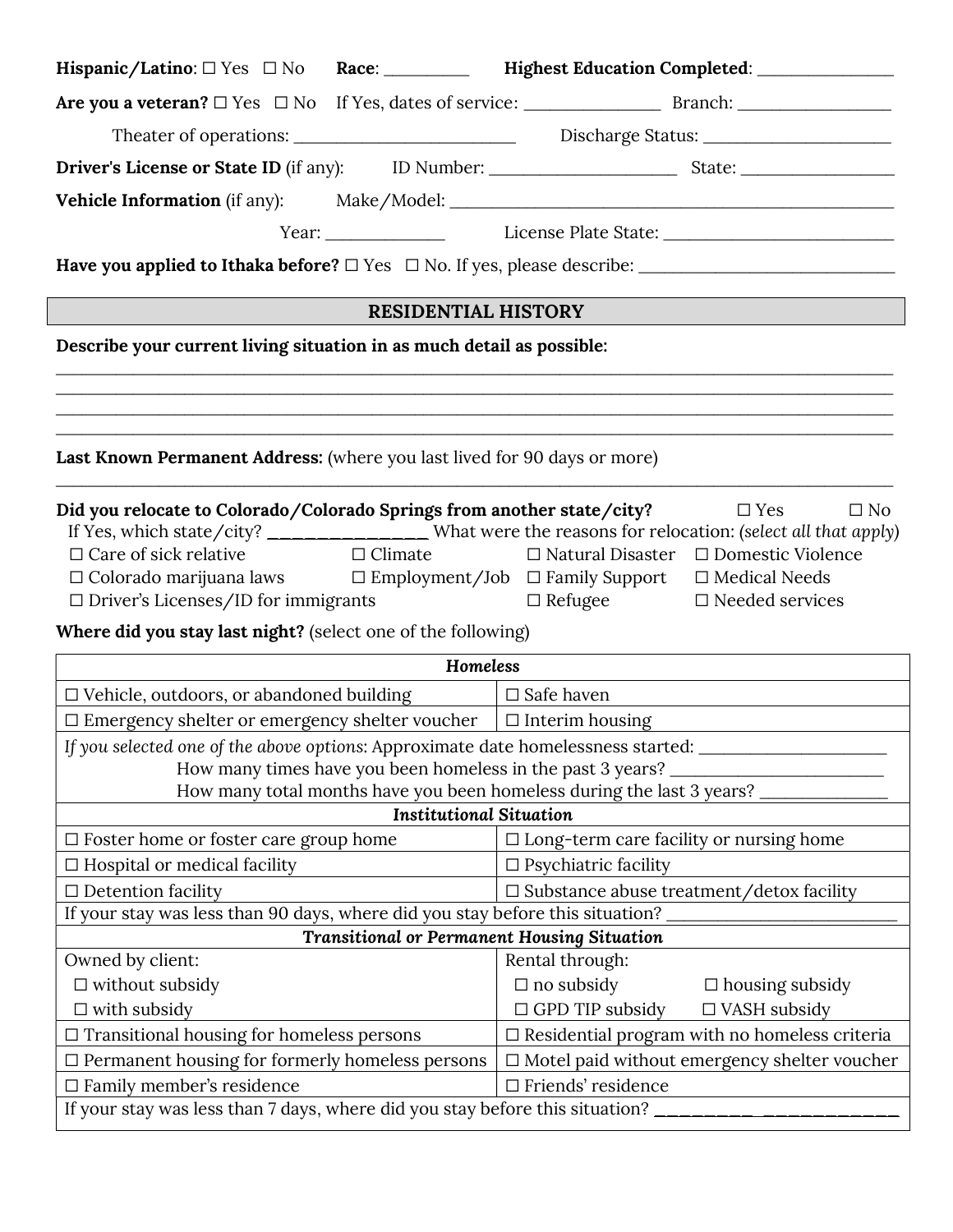#### Reasons or Contributing Factors to Homelessness: (select all that apply)

| $\Box$ Abuse or Violence in My Home      | $\Box$ Lost a Job; Could not Find Work                    |
|------------------------------------------|-----------------------------------------------------------|
| □ Alcohol/Substance Abuse Problems       | $\Box$ Medical Expenses                                   |
| $\square$ Asked to Leave                 | $\Box$ Mental Illness/Discharge from psychiatric facility |
| $\Box$ Bad Credit                        | $\Box$ Moved to Find Work                                 |
| $\Box$ Could Not Pay Utilities           | $\Box$ Problems with Public Benefits                      |
| □ Discharge from Foster Care             | $\Box$ Reasons Related to My Sexual Orientation           |
| $\Box$ Discharged from Jail              | $\Box$ Relationship Problems or Family Break-up           |
| $\Box$ Discharged from Prison            | □ Unable to Pay Rent/Mortgage                             |
| $\Box$ Family Member or Personal Illness | $\Box$ Eviction                                           |
| $\Box$ Legal Problems                    | $\Box$ Other:                                             |

### CRIMINAL/LEGAL BACKGROUND

Are you currently involved in any court/legal proceedings?  $\Box$  Yes  $\Box$  No If Yes, please explain: Have you ever been charged with any misdemeanor or any felony?  $\Box$  Yes  $\Box$  No If Yes, describe each charge including the date(s) and the situation(s) from your perspective in as much detail as possible (what happened, who was involved, where were you, when was this, why did it happen):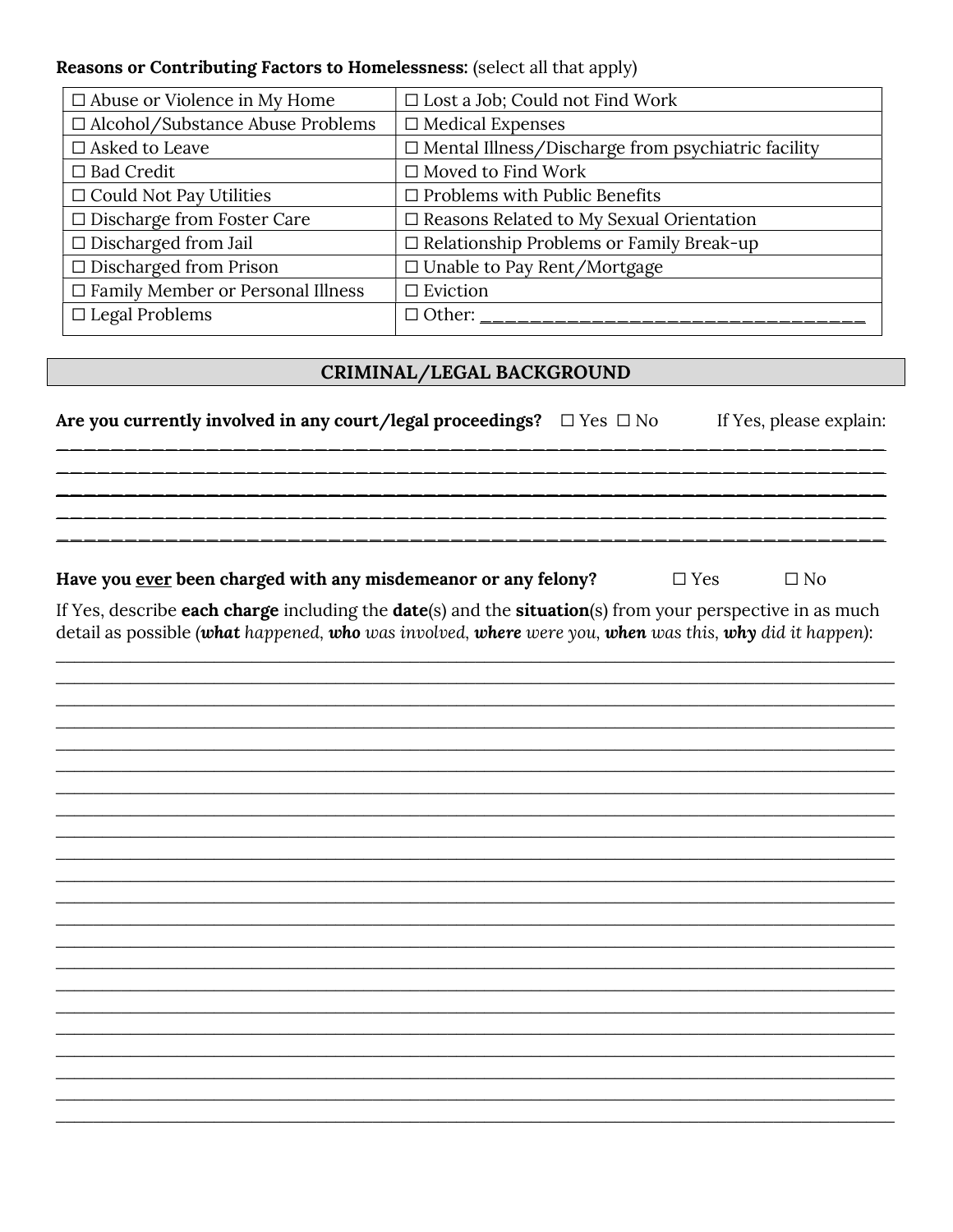IF YOU ARE CURRENTLY INCARCERATED, THIS SECTION IS ABSOLUTELY REQUIRED. YOU MUST ALSO LIST A CASE MANAGER AND CONTACT INFORMATION FOR YOUR CASE MANAGER IN THE REFERENCES SECTION AND SIGN A RELEASE OF INFORMATION IN ORDER TO COORDINATE AN INTERVIEW.

Are you on a tabled status with Parole?  $\Box$  Yes  $\Box$  No If Yes, when will your tabled status expire? \_\_\_\_\_\_\_\_\_\_\_\_\_\_\_\_\_\_\_\_\_\_\_\_\_\_\_\_\_\_\_\_\_\_\_\_\_\_\_\_\_\_\_\_\_\_\_\_\_\_\_\_\_\_\_\_\_\_\_\_\_\_\_\_\_\_\_\_\_\_\_\_\_\_\_\_\_\_\_\_\_\_\_\_\_\_\_\_\_\_\_\_\_\_

Upon release, will you be required to register as a **Sexually Violent Predator (SVP)**? □ Yes □ No

Will you be released on a Mandatory Release date? ☐ Yes ☐ No What is that date? \_\_\_\_\_\_\_\_\_\_\_\_\_\_\_

Is there anything else that we should know to work with your Case Manager and/or Parole?

### SUBSTANCE ABUSE HISTORY

\_\_\_\_\_\_\_\_\_\_\_\_\_\_\_\_\_\_\_\_\_\_\_\_\_\_\_\_\_\_\_\_\_\_\_\_\_\_\_\_\_\_\_\_\_\_\_\_\_\_\_\_\_\_\_\_\_\_\_\_\_\_\_\_\_\_\_\_\_\_\_\_\_\_\_\_\_\_\_\_\_\_\_\_\_\_\_\_\_\_\_\_\_\_\_ \_\_\_\_\_\_\_\_\_\_\_\_\_\_\_\_\_\_\_\_\_\_\_\_\_\_\_\_\_\_\_\_\_\_\_\_\_\_\_\_\_\_\_\_\_\_\_\_\_\_\_\_\_\_\_\_\_\_\_\_\_\_\_\_\_\_\_\_\_\_\_\_\_\_\_\_\_\_\_\_\_\_\_\_\_\_\_\_\_\_\_\_\_\_\_ \_\_\_\_\_\_\_\_\_\_\_\_\_\_\_\_\_\_\_\_\_\_\_\_\_\_\_\_\_\_\_\_\_\_\_\_\_\_\_\_\_\_\_\_\_\_\_\_\_\_\_\_\_\_\_\_\_\_\_\_\_\_\_\_\_\_\_\_\_\_\_\_\_\_\_\_\_\_\_\_\_\_\_\_\_\_\_\_\_\_\_\_\_\_\_ \_\_\_\_\_\_\_\_\_\_\_\_\_\_\_\_\_\_\_\_\_\_\_\_\_\_\_\_\_\_\_\_\_\_\_\_\_\_\_\_\_\_\_\_\_\_\_\_\_\_\_\_\_\_\_\_\_\_\_\_\_\_\_\_\_\_\_\_\_\_\_\_\_\_\_\_\_\_\_\_\_\_\_\_\_\_\_\_\_\_\_\_\_\_\_

| Have you ever been in an alcohol treatment program? $\Box$ Yes $\Box$ No                          |                                                                                     |  |
|---------------------------------------------------------------------------------------------------|-------------------------------------------------------------------------------------|--|
|                                                                                                   | If Yes, tell us about when and where, and how you think it did or did not help you: |  |
| <b>Have you ever used drugs?</b> $\Box$ Yes $\Box$ No If Yes, what substance(s) and for how long? |                                                                                     |  |
|                                                                                                   |                                                                                     |  |
| Have you ever been in a drug treatment program? $\square$ Yes $\square$ No                        |                                                                                     |  |
|                                                                                                   | If Yes, tell us about when and where, and how you think it did or did not help you: |  |

 $\_$  ,  $\_$  ,  $\_$  ,  $\_$  ,  $\_$  ,  $\_$  ,  $\_$  ,  $\_$  ,  $\_$  ,  $\_$  ,  $\_$  ,  $\_$  ,  $\_$  ,  $\_$  ,  $\_$  ,  $\_$  ,  $\_$  ,  $\_$  ,  $\_$  ,  $\_$  ,  $\_$  ,  $\_$  ,  $\_$  ,  $\_$  ,  $\_$  ,  $\_$  ,  $\_$  ,  $\_$  ,  $\_$  ,  $\_$  ,  $\_$  ,  $\_$  ,  $\_$  ,  $\_$  ,  $\_$  ,  $\_$  ,  $\_$  ,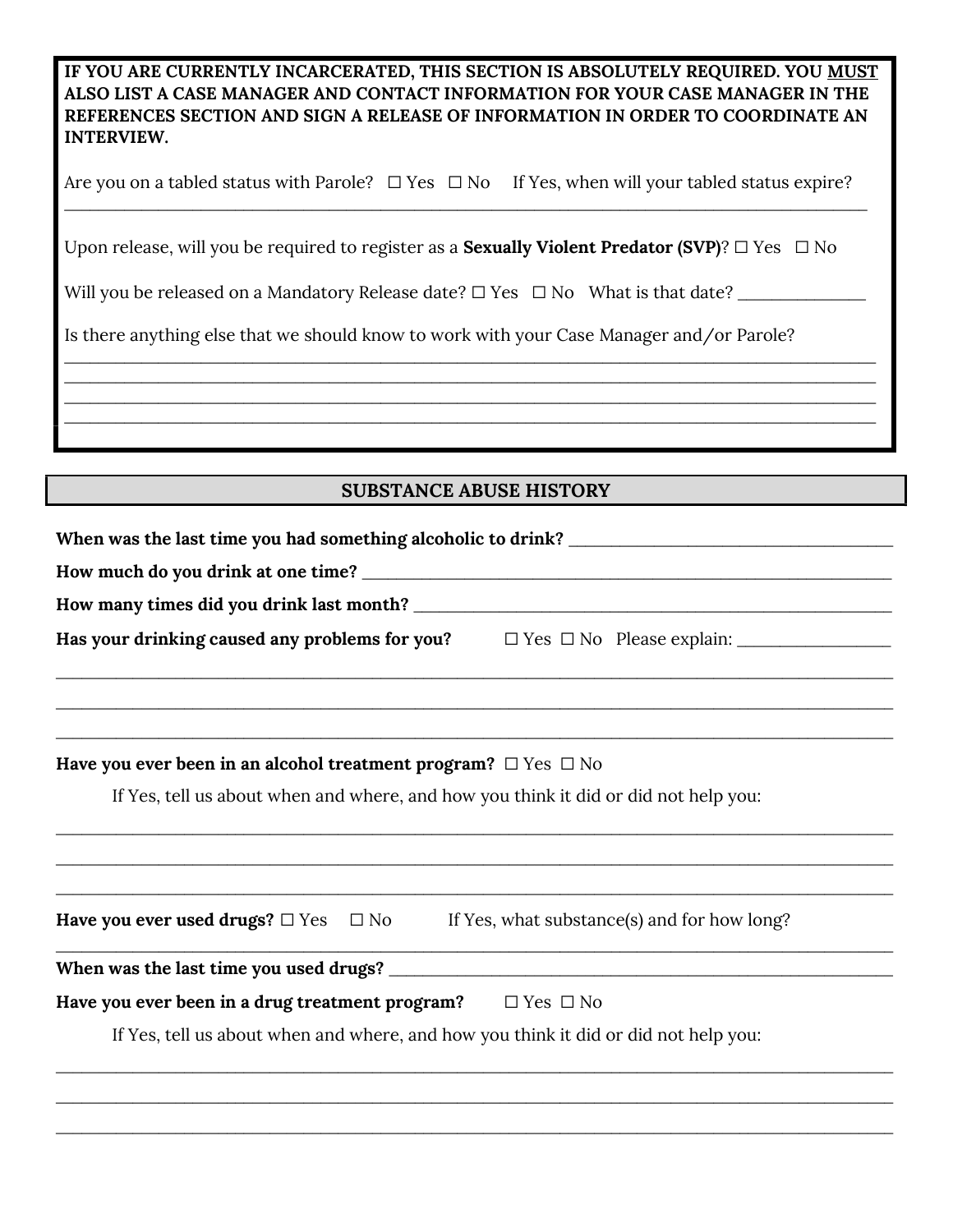## HEALTH & MENTAL HEALTH HISTORY

| <u> 1989 - Johann Stoff, deutscher Stoff, der Stoff, der Stoff, der Stoff, der Stoff, der Stoff, der Stoff, der S</u>                                                                             |                                                                                   |                  |                                                                                                                      |                   |              |
|---------------------------------------------------------------------------------------------------------------------------------------------------------------------------------------------------|-----------------------------------------------------------------------------------|------------------|----------------------------------------------------------------------------------------------------------------------|-------------------|--------------|
| Who is your mental health provider and when did you begin seeing them?                                                                                                                            |                                                                                   |                  | <u> 1989 - Jan James James James James James James James James James James James James James James James James J</u> |                   |              |
| Have you EVER been PRESCRIBED any medications for a mental, emotional, or behavioral concern?                                                                                                     |                                                                                   |                  |                                                                                                                      |                   |              |
| $\square$ Yes<br>$\square$ No                                                                                                                                                                     | If Yes, please list name(s) of medication(s) and when you started taking them and |                  |                                                                                                                      |                   |              |
| Tell us about ALL medications that you are CURRENTLY taking, whether for physical, psychological or<br>other health reasons, when you started taking your medication(s) and whether you take your |                                                                                   |                  |                                                                                                                      |                   |              |
| Have you survived domestic violence? $\Box$ Yes $\Box$ No If Yes, over what time period?                                                                                                          |                                                                                   |                  |                                                                                                                      |                   |              |
| Do you have a disability?                                                                                                                                                                         | $\Box$ Physical                                                                   |                  | $\Box$ Developmental                                                                                                 |                   | $\Box$ None  |
|                                                                                                                                                                                                   |                                                                                   |                  |                                                                                                                      |                   |              |
| Do you have a chronic health condition?                                                                                                                                                           | $\square$ Yes                                                                     | $\square$ No     |                                                                                                                      |                   |              |
| If Yes, does this affect or will this affect your ability to live independently?                                                                                                                  |                                                                                   |                  |                                                                                                                      | $\Box$ Yes        | $\square$ No |
|                                                                                                                                                                                                   | <b>INCOME INFORMATION</b>                                                         |                  |                                                                                                                      |                   |              |
| Are you willing and able to work a full-time position? $\Box$ Yes                                                                                                                                 |                                                                                   |                  | $\square$ No                                                                                                         |                   |              |
| Are there any limitations on your ability to work?                                                                                                                                                |                                                                                   | $\Box$ Yes       | $\square$ No                                                                                                         |                   |              |
|                                                                                                                                                                                                   |                                                                                   |                  |                                                                                                                      |                   |              |
| <b>Current Employment Status:</b>                                                                                                                                                                 | $\Box$ Full Time                                                                  | $\Box$ Part Time |                                                                                                                      | $\Box$ Unemployed |              |
| If you are currently employed, please list your employer, type of work, when you started, and a contact                                                                                           |                                                                                   |                  |                                                                                                                      |                   |              |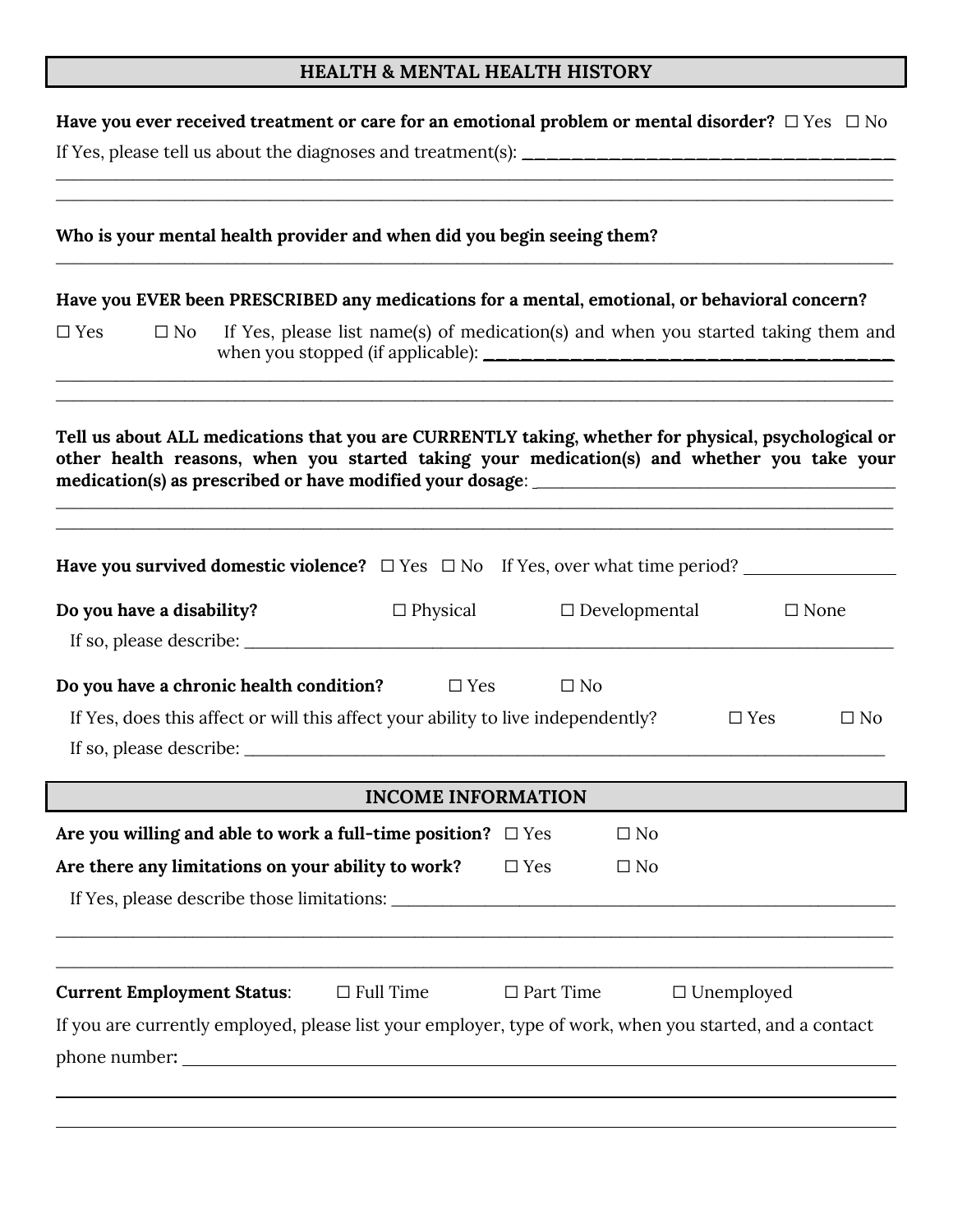If you marked 'Unemployed', please describe your past work history in detail. When was the last time

\_\_\_\_\_\_\_\_\_\_\_\_\_\_\_\_\_\_\_\_\_\_\_\_\_\_\_\_\_\_\_\_\_\_\_\_\_\_\_\_\_\_\_\_\_\_\_\_\_\_\_\_\_\_\_\_\_\_\_\_\_\_\_\_\_\_\_\_\_\_\_\_\_\_\_\_\_\_\_\_\_\_\_\_\_\_\_\_\_\_

 $\overline{\phantom{a}}$  , and the contribution of the contribution of the contribution of the contribution of the contribution of the contribution of the contribution of the contribution of the contribution of the contribution of the

\_\_\_\_\_\_\_\_\_\_\_\_\_\_\_\_\_\_\_\_\_\_\_\_\_\_\_\_\_\_\_\_\_\_\_\_\_\_\_\_\_\_\_\_\_\_\_\_\_\_\_\_\_\_\_\_\_\_\_\_\_\_\_\_\_\_\_\_\_\_\_\_\_\_\_\_\_\_\_\_\_\_\_\_\_\_\_\_\_\_

\_\_\_\_\_\_\_\_\_\_\_\_\_\_\_\_\_\_\_\_\_\_\_\_\_\_\_\_\_\_\_\_\_\_\_\_\_\_\_\_\_\_\_\_\_\_\_\_\_\_\_\_\_\_\_\_\_\_\_\_\_\_\_\_\_\_\_\_\_\_\_\_\_\_\_\_\_\_\_\_\_\_\_\_\_\_\_\_\_\_

 $\overline{\phantom{a}}$  , and the contribution of the contribution of the contribution of the contribution of the contribution of the contribution of the contribution of the contribution of the contribution of the contribution of the

\_\_\_\_\_\_\_\_\_\_\_\_\_\_\_\_\_\_\_\_\_\_\_\_\_\_\_\_\_\_\_\_\_\_\_\_\_\_\_\_\_\_\_\_\_\_\_\_\_\_\_\_\_\_\_\_\_\_\_\_\_\_\_\_\_\_\_\_\_\_\_\_\_\_\_\_\_\_\_\_\_\_\_\_\_\_\_\_\_\_

 $\overline{\phantom{a}}$  , and the contribution of the contribution of the contribution of the contribution of the contribution of the contribution of the contribution of the contribution of the contribution of the contribution of the

you were employed? What work have you done in the past? Have you been job searching? If you have,

how long have you been job searching? What barriers are you facing to securing employment?

#### Income Sources (complete all that apply)

| Employment source: _____                       |  | 'month |
|------------------------------------------------|--|--------|
| Unemployment Insurance                         |  | ′month |
| Supplemental Security Income (SSI)             |  | 'month |
| Social Security Disability Income (SSDI)       |  | 'month |
| VA Service-Connected Disability Compensation   |  | 'month |
| VA Non-Service-Connected Disability Pension    |  | 'month |
| Private Disability Insurance                   |  | month' |
| Worker's Compensation                          |  | 'month |
| Temporary Assistance for Needy Families (TANF) |  | month' |
| General Assistance (GA)                        |  | 'month |
| Retirement Income from Social Security         |  | 'month |
| Pension or Retirement Income from a former job |  | month' |
| Child Support                                  |  | month' |
| Alimony or other spousal support               |  | 'month |
| Other source (specify):                        |  | month' |
| <b>Total Monthly Income</b>                    |  | 'month |

#### Non-Cash benefits

| $\Box$ Supplemental Nutrition Assistance Program | $\Box$ Special Supplemental Nutrition Program for |
|--------------------------------------------------|---------------------------------------------------|
| $(SNAP)$ \$                                      | Women, Infants, and Children (WIC)                |
| $\Box$ TANF Child Care services                  | $\Box$ Other TANF-funded services                 |
| $\Box$ TANF transportation services              | $\Box$ Other                                      |
|                                                  |                                                   |

#### Health Insurance (All clients)

| $\Box$ Medicaid         | $\Box$ Medicare          | $\Box$ VA Medical Services               |
|-------------------------|--------------------------|------------------------------------------|
| $\Box$ State Children's | $\Box$ Employer-Provided | $\Box$ State Health Insurance for Adults |
| $\Box$ Private Pay      | $\Box$ COBRA             | $\Box$ Indian health service program     |
| $\Box$ Other            | $\Box$ None              |                                          |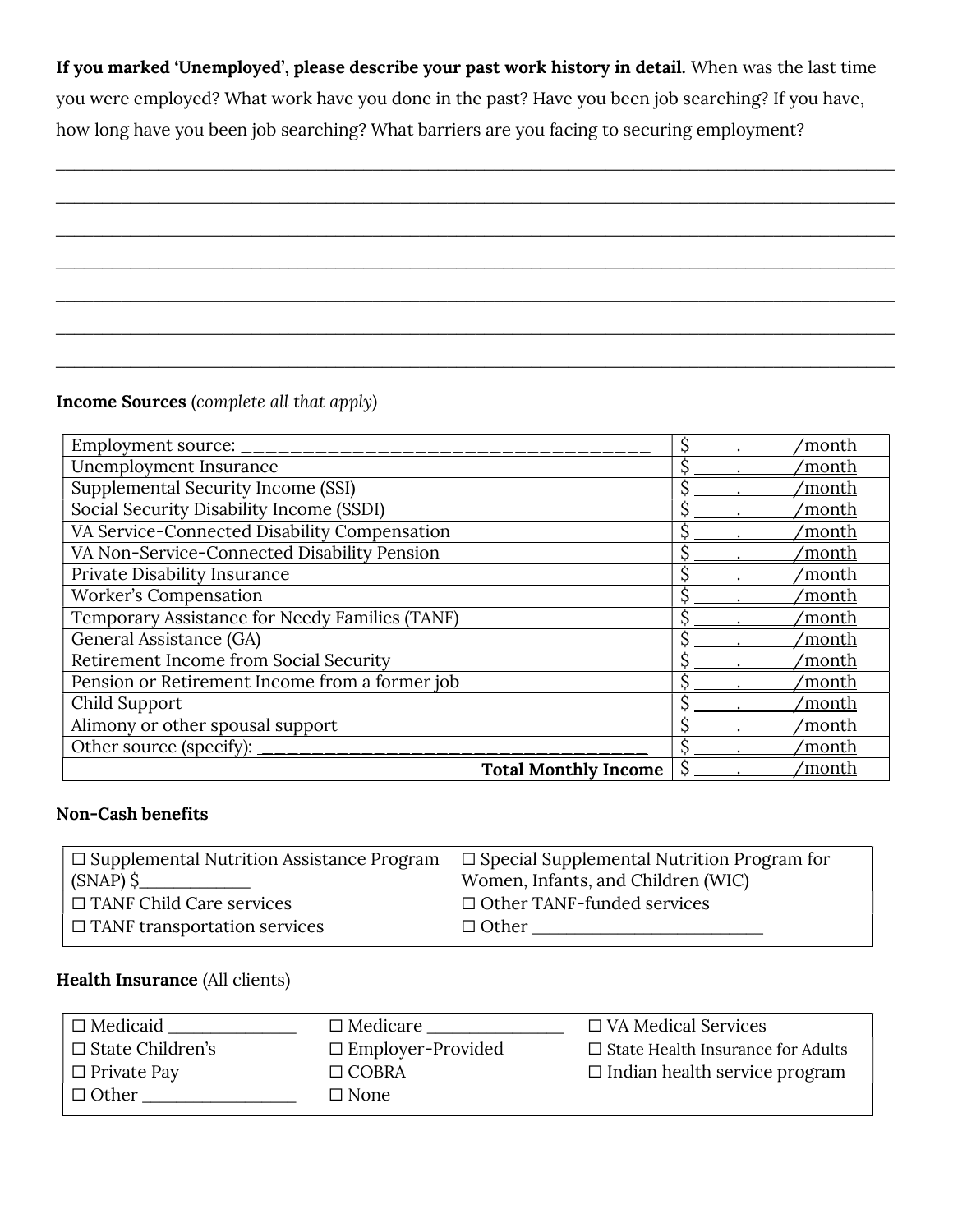### **REFERENCES**

Please provide at least 2 references, as we may be unable to approve an application until connecting with at least 2 references. And listing more could allow us to connect and complete the process more quickly for you.

| <b>Personal Reference or Emergency Contact:</b> |  |  |
|-------------------------------------------------|--|--|
|                                                 |  |  |
|                                                 |  |  |
|                                                 |  |  |
| <b>Personal Reference:</b>                      |  |  |
|                                                 |  |  |
|                                                 |  |  |
|                                                 |  |  |
| <b>Professional Reference</b>                   |  |  |
|                                                 |  |  |
|                                                 |  |  |
|                                                 |  |  |
| <b>Professional Reference</b>                   |  |  |
|                                                 |  |  |
|                                                 |  |  |
|                                                 |  |  |
| Parole/Probation Officer or Case Manager:       |  |  |
|                                                 |  |  |
|                                                 |  |  |
| Email Address:                                  |  |  |
| <b>Mental Health Counselor:</b>                 |  |  |
|                                                 |  |  |
|                                                 |  |  |
|                                                 |  |  |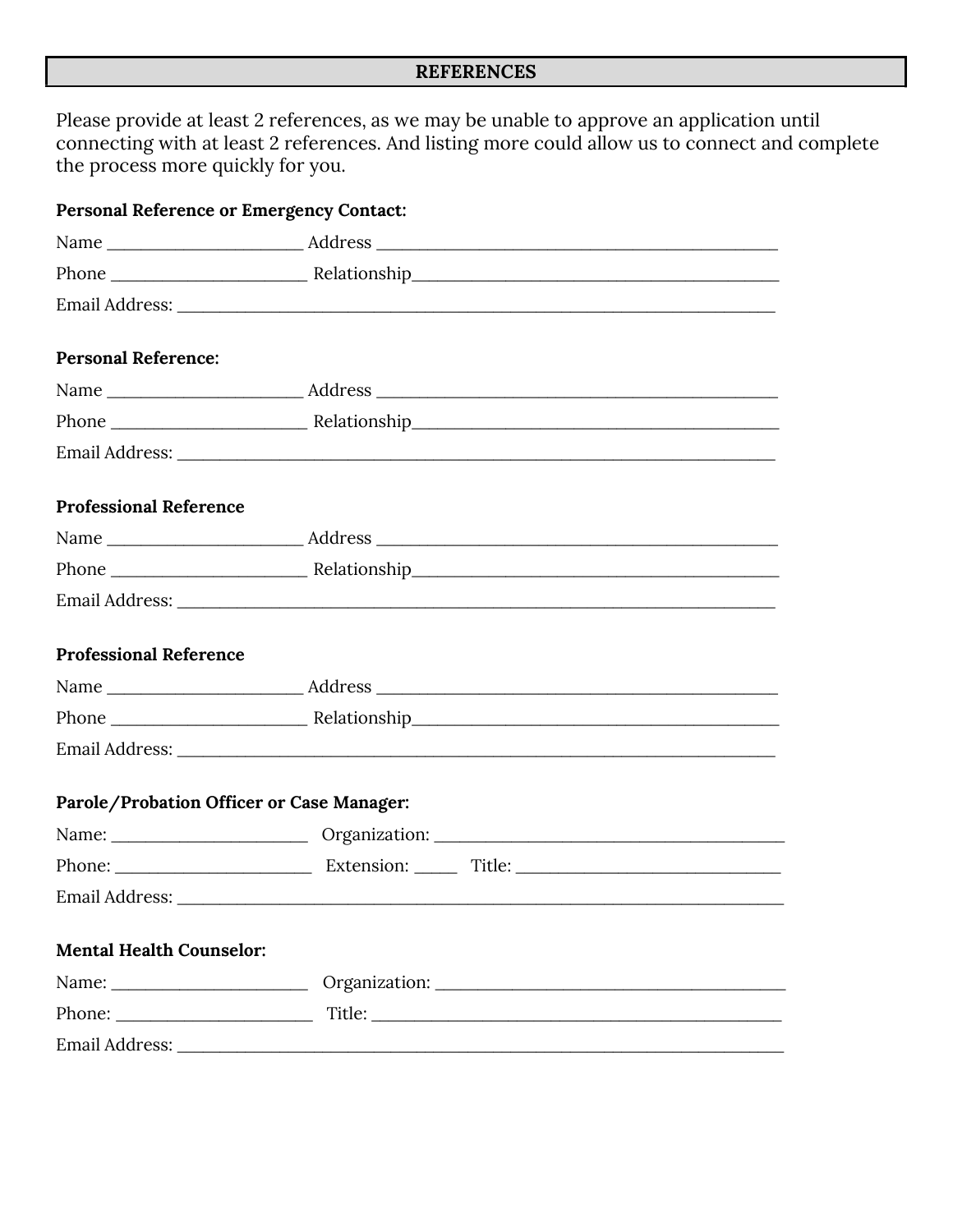#### Your signature below indicates agreement with the following:

#### I understand that this is a preliminary application and the information provided does not guarantee housing. I certify that all information contained herein is true and correct to the best of my knowledge.

It is the policy of Ithaka to accept applications and to place applicants into housing units based on need and date of application. In compliance with local, state, and federal laws, we provide housing to applicants regardless of race, color, national origin, sexual orientation, age, gender identity, disability, or veteran status. In addition, policies that affect current residents will be carried out without regard for these irrelevant factors.

I authorize an investigation of my credit, tenant history, criminal history, and employment history for the purposes of renting a house, apartment or room from Ithaka Land, Inc.

Applicant hereby authorizes Ithaka Land, Inc, its employees and agents to verify said information and to make independent investigations in person, by mail, telephone, fax, or otherwise, to determine Applicant's rental, credit, financial, criminal, and character standing. Applicant hereby releases Ithaka Land, Inc., its employees and agents, First American Registry, Inc., its employees and agents and any and all other firms or persons investigating or supplying information, for any liability whatsoever concerning the release and/or use of said information and further, will defend and hold them all harmless from any suit or reprisal whatsoever. A copy, fax or other reproduction of this Authorization shall be as effective as the original.

\_\_\_\_\_\_\_\_\_\_\_\_\_\_\_\_\_\_\_\_\_\_\_\_\_\_\_\_\_\_\_\_\_\_\_\_\_\_\_\_\_\_\_\_\_ \_\_\_\_\_\_\_\_\_\_\_\_\_\_\_\_\_\_\_\_\_\_\_

Name (please print) Date

\_\_\_\_\_\_\_\_\_\_\_\_\_\_\_\_\_\_\_\_\_\_\_\_\_\_\_\_\_\_\_\_\_\_\_\_\_\_\_\_\_\_\_\_

Signature